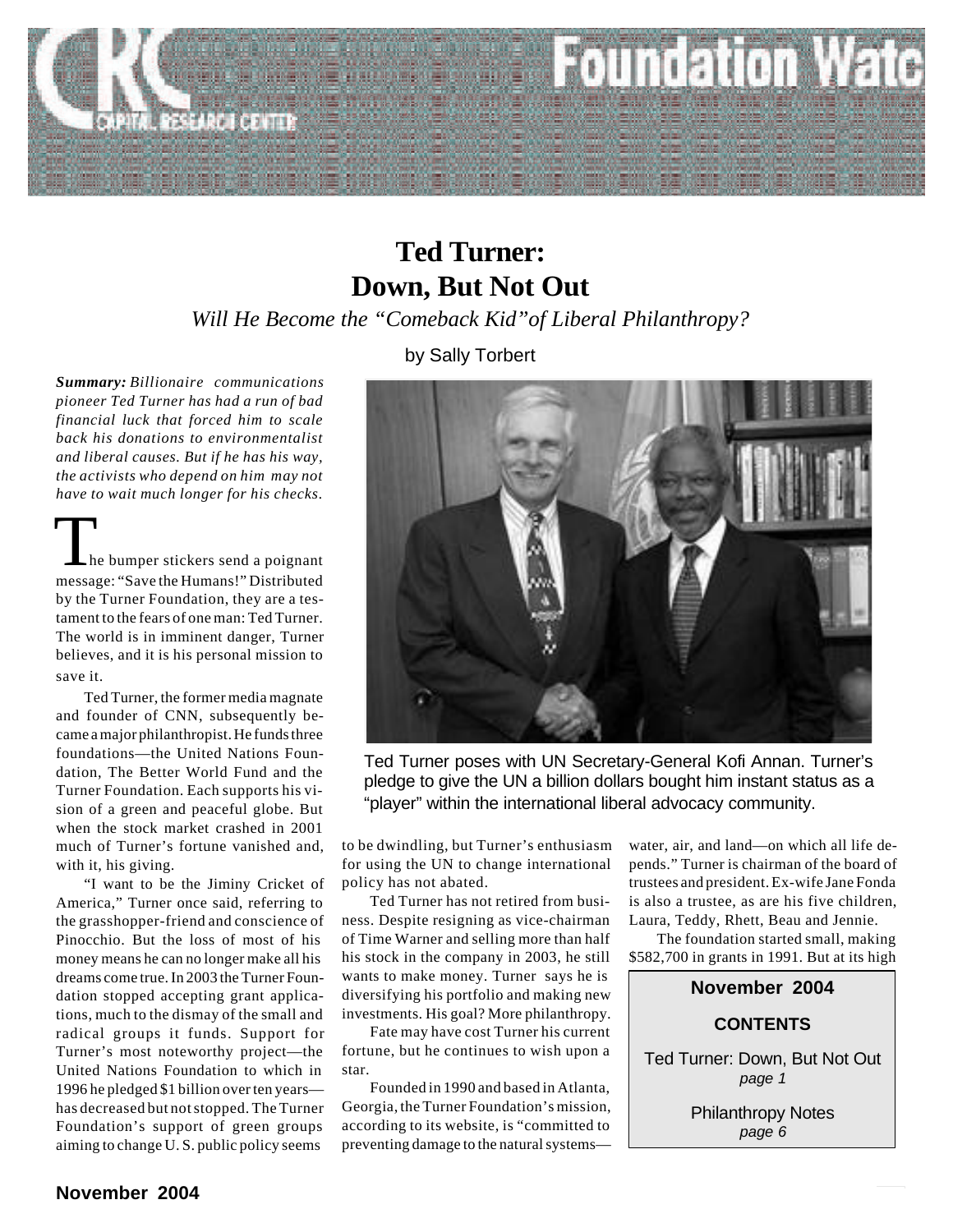point in 2001 it distributed \$69.7 million. Environmental groups have received the lion's share (70.3%) of the foundation's philanthropy. Major grant recipients included the League of Conservation Voters (over \$15 millionfrom 1996-2001), the Trust for Public Land (\$2.4 million from 1998-2001), the National Wildlife Federation (\$2.3million from 1998-2001), Greenpeace, (\$1.4 million from 1996-2001), the Conservation Fund, (\$1.4 million from 1996-2001), Defenders of Wildlife (\$1.3 million from 1997-2001), the Tides Foundation and Tides Center (\$1.1 million from 1998-2001), the Sierra Club Foundation (\$640,000 from 1998-2001), the Audubon Society (\$601,830 from 1996-2000) and the Earth Island Institute (\$570,000 from 1996-2000).

Those were the glory years. But then came the stock market collapse. In 2000 Turner was worth more than \$10 billion; today he is \$8 billion poorer. This has made it much harder for him to fulfill his \$1 billion promise to the UN Foundation, which had received \$575 million by 2002.

As founder of CNN and head of Turner Broadcasting, most of Turner's wealth came from Time-Warner's 1996 stock buyout of the Turner media empire. However, Turner was paid in stock; he kept every single share and refused to diversify one of his biggest regrets. When AOL

### **Editor:** Robert James Bidinotto

### **Publisher:** Terrence Scanlon

### *Foundation Watch*

is published by Capital Research Center, a non-partisan education and research organization, classified by the IRS as a 501(c)(3) public charity.

**Address:** 1513 16th Street, N.W. Washington, DC 20036-1480

**Phone:** (202) 483-6900 **Long-Distance:** (800) 459-3950

**E-mail Address:** rbidinotto@capitalresearch.org

**Web Site:** http://www.capitalresearch.org

*Foundation Watch* welcomes your letters to the editor.

**Reprints** are available for \$2.50

merged with Time Warner in 2001, the share price was \$55. But in 2002, AOL broke the news that it had lost \$98 billion and by July the share price plummeted to \$10. Turner's wealth sank to less than \$2 billion in two years. To limit his losses, in 2003 he began selling more than half his Time Warner holdings, for a reported \$790 million.

Other Turner investments also have proven unprofitable. He personally funded "Gods and Generals," a feature film about the Civil War. He invested \$60 million in the production and \$30 million for promotion. Released in February 2003, the film bombed at the box office and with reviewers, and brought in under \$13 million. Turner also invested in bison ranching he owns around 2 million acres of land in at least 14 ranches in seven states (Colorado, Kansas, Montana, Nebraska, New Mexico, South Dakota, and Oklahoma). But his effort at private conservation had unintended consequences. By expanding his bison herds to repopulate the species, Turner created a glut of bison meat on the market. Prices on Turner's bison have fallen as steeply as his Time Warner stock.

The Turner Foundation has no endowment; it depends on annual contributions by Ted Turner. Accordingly, if his fortune vanishes, so does his foundation. And Turner philanthropic initiatives have suffered along with his loss of fortune.

In 2002, the foundation had only \$30.8 million in assets and donated \$28.3 million to charitable causes. In 2003 the foundation's usually grantee-friendly website posted an unexpected announcement: No nonprofits need apply. While previous grant approvals would be honored, no new proposals would be accepted in 2003. Total grants that year decreased to a paltry \$6 million, and the foundation staff was cut from fourteen to six employees. The foundation also announced it would accept grant proposals in 2004 "by invitation only."

Now Turner grantees are hurting. The budget for the Nuclear Threat Initiative—a think tank founded by Turner to rid the world of all weapons of mass destruction—plunged from \$3.1 million to \$400,000 in 2003. The UN Foundation budget fell from \$80 million to \$50 million. Even the Brookings Institution lost its \$40,000 grant for 2000 and 2001. (Brookings will survive, however, on its base of \$236 million in assets.)

Small environmental groups have taken the biggest hits. For instance, Citizens for a Better Flathead, an anti-"sprawl" education group in Montana, lost a \$60,000 grant—30 percent of its annual income. Concerned Citizens for Nuclear Safety, a Northern New Mexico group monitoring the impact of radiation, lost a \$35,000 grant—23 percent of its budget. Predator Conservation Alliance lost a \$30,000 grant and Women's Voices for the Earth lost \$15,000. (However, both Montana groups, founded in the mid-1990s, discovered ways to increase their budgets, according to the local press. They returned to grassroots fundraising. Alliance revenue increased from \$243,148 in 2001 to \$640,121 in 2002 and Women's Voices revenue more than doubled from \$71,500 to \$155,463.)

# **"That Money Isn't Mine"**

For a while there was speculation that Turner might try to buy back his network channels or again invest in sports teams (earlier he sold his stake in the Atlanta Braves). But Turner decided instead to invest in international philanthropy on a massive scale. First step: In September 1997, he announced that he would give \$1 billion to the UN over the next ten years.

Turner recalled that forty-eight hours before he was to give a speech at the annual United Nations Association dinner, he began thinking about what to say to the world leaders honoring him. His announcement surprised his own advisors. "Well," Turner told the *New York Times,* "I'll buy the U. S. debt to the UN, at a discount, maybe, like a repo man."

At that point Turner was not thinking about the UN's role in the world, or its capacity to fund other organizations. Rather, he was thinking about himself. Turner's gift placed him at the center of all subsequent discussions of UN fundraising and policy-making.

Specifically, Turner proposed to fund two new foundations: the Better World Fund and the United Nations Foundation. The Better World Fund (or Better World Campaign as it's currently known) supports the UN's political agenda, while the UN Foundation primarily funds UN programs and initiatives in four areas: the environment, children's health; women and population; and peace, security and hu-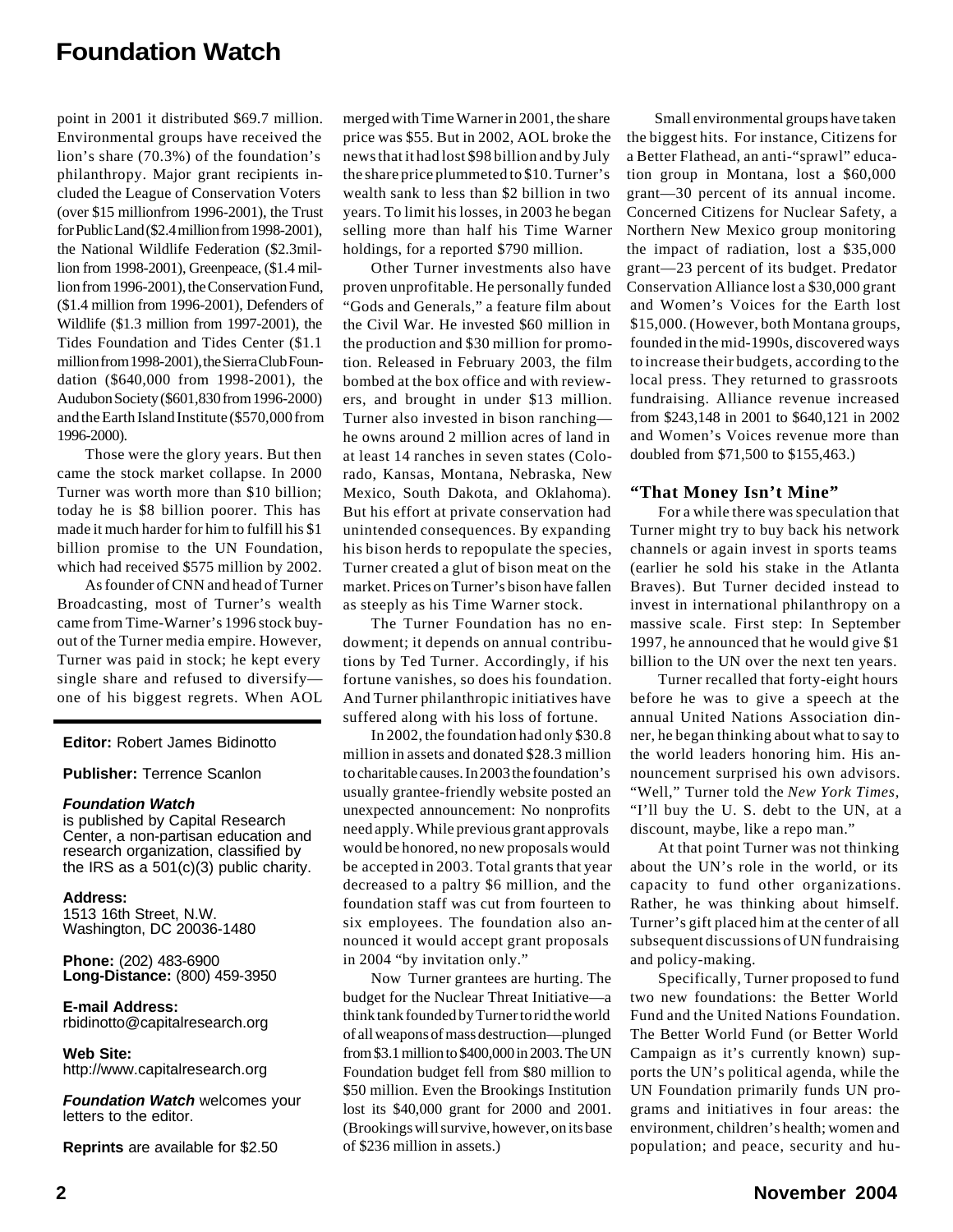man rights. It also funds the coalitionbuilding and lobbying projects of the Better World Campaign.

Ted Turner is chairman of both groups; their president is former Colorado Democratic Senator Tim Wirth. In December 2002 Wirth reported, "We're raising about a dollar for every one of Mr. Turner's dollars that we're using." As a result, the UN Foundation is no longer completely dependent on Turner funding.

To accommodate Turner's financial problems, the UN Foundation recently extended his payment schedule from ten to fifteen years. However, despite his financial losses, Turner has been unshakable in his promise to donate \$1 billion to UN causes. "That's not my money," he told the *New York Times* in 2003.

### **UN Control: Nations or Nonprofits?**

Article I of the UN Charter declares that the UN's mission is to create, "international co-operation in solving international problems of an economic, social, cultural, or humanitarian character." The UN is supposed to coordinate action between states, not create a supra-national administration or global government.

In theory, then, the United Nations should be accountable to its member nations. They should control how their funds are used. In the past, member states have withdrawn funding when they wanted to demonstrate their disapproval of UN policies. But nongovernmental organizations (NGOs) currently play a growing role implementing UN policies, and they draw more and more support from private groups, such as the UN Foundation. UN agencies and programs are depending less on funding from member-states, becoming less accountable to them. Instead, they are growing more accountable to NGOs and private foundation grantmakers like Turner.

Besides Ted Turner, the Alcoa, Ford, Gates, Hewlett, Mott, Packard, and Rockefeller foundations are now major UN grantmakers. In 1999 the Gates Foundation gave \$50 million to help the World Health Organization (WHO) and the United Nations Children's Fund (UNICEF) eliminate polio in India and sub-Saharan Africa. In 2001 Gates also gave \$500,000 to the UN Population Fund (UNFPA), an agency the U. S. currently refuses to support. The Hewlett Foundation gave \$1 million to UNFPA in 2001 and \$500,000 in 2002. The Ford Foundation gave UNFPA \$100,000 in 2003 for the purpose of "research examining existing U. S. public policies that promote or undermine global corporate social responsibility."

Robert Huberty and David Riggs described how NGOs and funders like UNF have created a role for themselves in UN policymaking (see CRC's *Foundation Watch*, July 2003). When the UN Economic and Social Council (ECOSOC) gives NGOs "consultative status," it lets them participate in UN deliberations and offer advice to UN agencies. This accreditation helps NGOs impress donors and secure more funding.

For the most part, these groups promote statist policies. That is unlikely to change, say Huberty and Riggs, because ECOSOC officials favor special interest groups unsympathetic to free markets and American policies.

# **UN Foundation on Conservation and Population**

Turner's own passion is the environment. It's no surprise, therefore, that his UN Foundation grants often go to UN conservation programs, most frequently to so-called World Heritage projects.

"World Heritage Sites" are landmarks

World Heritage Celebration in 2002, UNF pledged to spend \$30 million on World Heritage Sites within the next decade. UNF also solicited the Global Environmental Facility, a private financial institution supported by donor governments, to provide \$45 million in additional funding for World Heritage Sites.

Some critics complain that the UN is trying to claim sovereignty over World Heritage Sites. It might be more accurate to say that foundation grantmakers are simply exercising power over the sites. UNF grants don't go to UN member-states; they often go instead to environmental groups that claim to help member states protect World Heritage Sites from development- even if they override private rights or public preferences. In such instances, private and public lands are cordoned off because a private donor, working with nonprofits, invokes the "heritage" designation to ward off development.

For example, to support a Global Environmental Facility project to protect salmon in Russia, the UNF donated \$182,000 with help from the Moore Foundation--a conservation philanthropy based on the fortune of Gordon Moore, the co-founder of Intel. UNF gave \$6.6 million in grants to protect the forests of Central Africa. That grant went to Conservation International,

*"Well," Turner said, "I'll buy the U. S. debt to the UN at a discount, maybe, like a repo man."*

the UN has pledged to protect. They are selected by a UN Committee managed by UNESCO, and can be of cultural value (such as historic cities) or natural value (such as geological formations or coastal ecosystems). UN member-states with World Heritage sites are supposed to report their status to the UN and conform to UN standards in using and protecting them.

Examples of Heritage sites include the Great Barrier Reef in Australia, the Great Wall of China, the city of Bath in England and Old Havana in Cuba. In the U. S., Monticello and the University of Virginia, the Grand Canyon and the Statue of Liberty are all Heritage sites.

The UN Foundation (UNF) has been giving funds to improve sites that don't meet UN standards. At the UNESCO and the World Wildlife Fund, the Wildlife Conservation Society and the Jane Goodall Institute. In Brazil, a \$3.6 million grant for parks is administered by Conservation International, the Nature Conservancy and the World Wildlife Fund. In Madagascar, \$1.14 million went to a Malagasy NGO and the Institute for the Conservation of Tropical Environments, based in New York.

Environmental groups, given money to oversee such projects, naturally campaign for their own agendas. Cooke City, Montana found this out the hard way in 1995. As James Sheehan discussed in the CRC monograph *Global Greens*, a mining group (following Federal environmental standards to mine on its own land) was shut down by a coalition of environmental groups that saw the mining as a threat to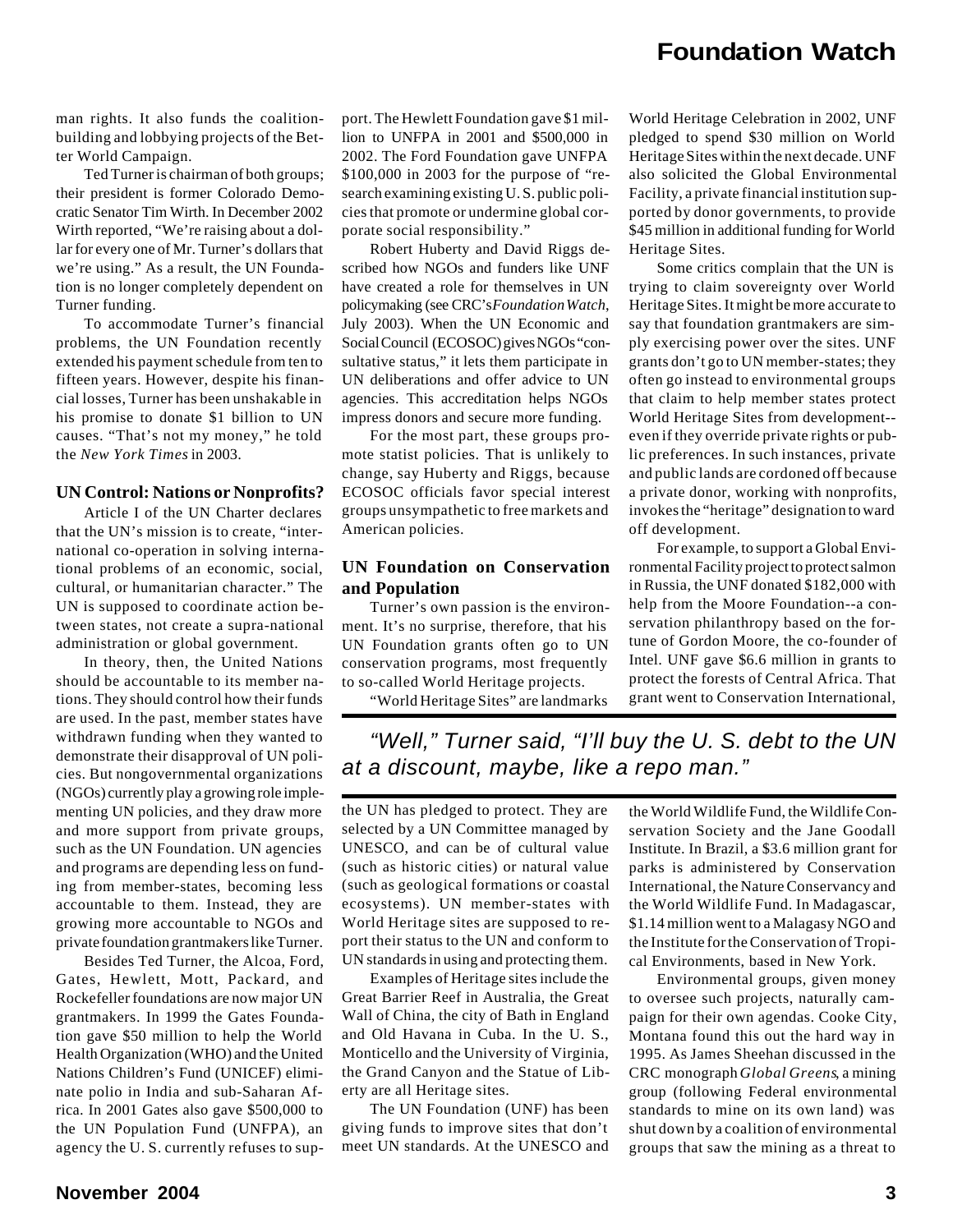Yellowstone National Park, a World Heritage Site since 1978. Using the "Heritage" status to claim that the mining was a treaty violation, these groups lobbied the National Park Service, eventually blocking the miner's efforts to run a legitimate business.

UNF grants also help the UN implement population policies opposed by the Bush Administration. For instance, the Administration announced on July 16, 2004 that it would refuse to fund the UN Population Fund (UNFPA) for the third consecutive year. The State Department complained that UNFPA refuses to cooperate with the U. S., and recently released a report outlining the agency's refusal to condemn China's coercive abortion policy. To compensate for the loss of funding, UNFPA received support from the UNF as well as advocacy groups that raised almost \$2 million from individual donors. UNF recently gave UNFPA \$3,513,053 to improve the sexual and reproductive health rights of young women in Mexico, as well

# **Better World Campaign**

Based in Washington, D.C., the Better World Campaign claims to be a bi-partisan organization that educates Americans on the UN's role in the world. Besides Ted Turner, prominent members of its board of trustees include former UN Ambassador Andrew Young and Dr. Ruth Cardoso, the wife of Brazil's former president Fernando Cardoso. In 2000, the Better World Campaign had revenues of \$6.1 million. Although Ted Turner is the founding donor, the Bill & Melinda Gates Foundation gave \$200,000 in 2001; the Hewlett Foundation gave \$300,000 in 2002; and the Ford Foundation gave \$150,000 in 2003. In 2002 the Better World Fund received total revenue of \$21.8 million.

A 501(c)(3), the Campaign has fought to change U. S. foreign policy to win more support for UN programs and agencies. It credits itself with helping steer passage of the 1999 Helms-Biden Agreement, which led the U. S. government to pay the back-

*Turner even gave \$85,000 to the notorious Wildlands Project, established by radical Earth First! founder David Foreman to set aside 50 percent of U. S. land for wildlife and a nation of small villages.*

as \$1 million to assist Afghan women, including "reproductive health supplies and equipment."

Separate from the UNF, the Turner Foundation has funded two "special projects" of the Planned Parenthood Federation of America and the NARAL Foundation. Planned Parenthood's "Responsible Choices Action Agenda" is an initiative to use media and constituency-building "to energize the pro-choice majority and build support for reproductive health care and services." Turner Foundation grants to Planned Parenthood branches, worldwide, were over \$2.1 million in 2000 and \$120,000 in 2001. The Foundation also funds the NARAL Foundation, whose mission is "to educate state advocates and policymakers about effective proactive policy initiatives that ensure women the freedom to make reproductive decisions." Total grants to the NARAL Foundation which funds NARAL, a pro-choice activist group—were almost \$1.8 million in 2000 and \$809,223 in 2001.

log of its UN dues on condition that the UN meet stricter financial, administrative and program standards.

The Campaign also claims it helped persuade the Bush Administration to rejoin UNESCO (the UN Educational, Scientific and Cultural Organization) in 2003. The Reagan Administration had pulled the U. S. out of UNESCO in 1984, citing program mismanagement and concern that its policies opposed democracy and freedom.

The Campaign promotes "alternative energy" policies (i. e., any form of energy except coal, oil or natural gas). Its "Energy Future Coalition," also funded by the Turner Foundation and the UN Foundation, calls for regulating greenhouse gas emissions and oil use and recommends that the federal government sequester carbon emissions from coal and other fuels in geological repositories.

The Coalition's advisory council includes representatives of Shell Oil, Goldman Sachs and the World Bank. Its steering committee consists of three Turner subordinates: Michael Finley, president of the Turner Foundation, Timothy Wirth, president of the UN Foundation and Charles Curtis from the Nuclear Threat Initiative. (Other members are Frances Beinecke of the National Resources Defense Council, Maggie Fox of the Sierra Club, former Clinton Administration chief of staff John Podesta, the AFL-CIO's Gerald Shea and Thomas Lovejoy, president of the H. John Heinz III Center. The Steering Committee also includes presidential granddaughter Susan Eisenhower and two former Bush appointees, C. Boyden Gray and F. Henry Habicht II.)

### **Turner Funds Radical Greens**

Ted Turner once famously said: "If I had to predict the way things are going, I'd say the chances are about 50-50 that humanity will be extinct or nearly extinct within 50 years." But any danger to humanity is as apt to come from Turner as from the forces he fears.

Of six radical and violent environmental groups profiled by author Neil Hrab in CRC's *Organization Trends* (January and February 2004), three received Turner Foundation funding. The Foundation gave \$500,000 to the Rainforest Action Network (1996-2001), \$115,000 to the Ruckus Society (1994-1999) and \$1.39 million to Greenpeace (1996-2001).

Before Turner lost so much of his fortune, the Foundation also gave \$152,000 in 2002 to Defenders of Wildlife, which opposes U. S. Forest Service reforms to fight fires and improve forest management by allowing road-building and limited logging in the national forests. That same year, the Organic Consumers Association received a \$10,000 Turner Foundation grant. It lobbies for government subsidies for organic foods but would ban the manufacture and trade of genetically modified foods in world markets.

The Turner Foundation also created a "Partnership Project," whose mission is to unite the largest environmental lobbying groups through the Internet and mobilize their members to demand more government environmental regulation.

From 2001-2002, Turner even gave \$85,000 to the notorious Wildlands Project (www.twp.org). Established in 1991 by radical Earth First! founder David Foreman, the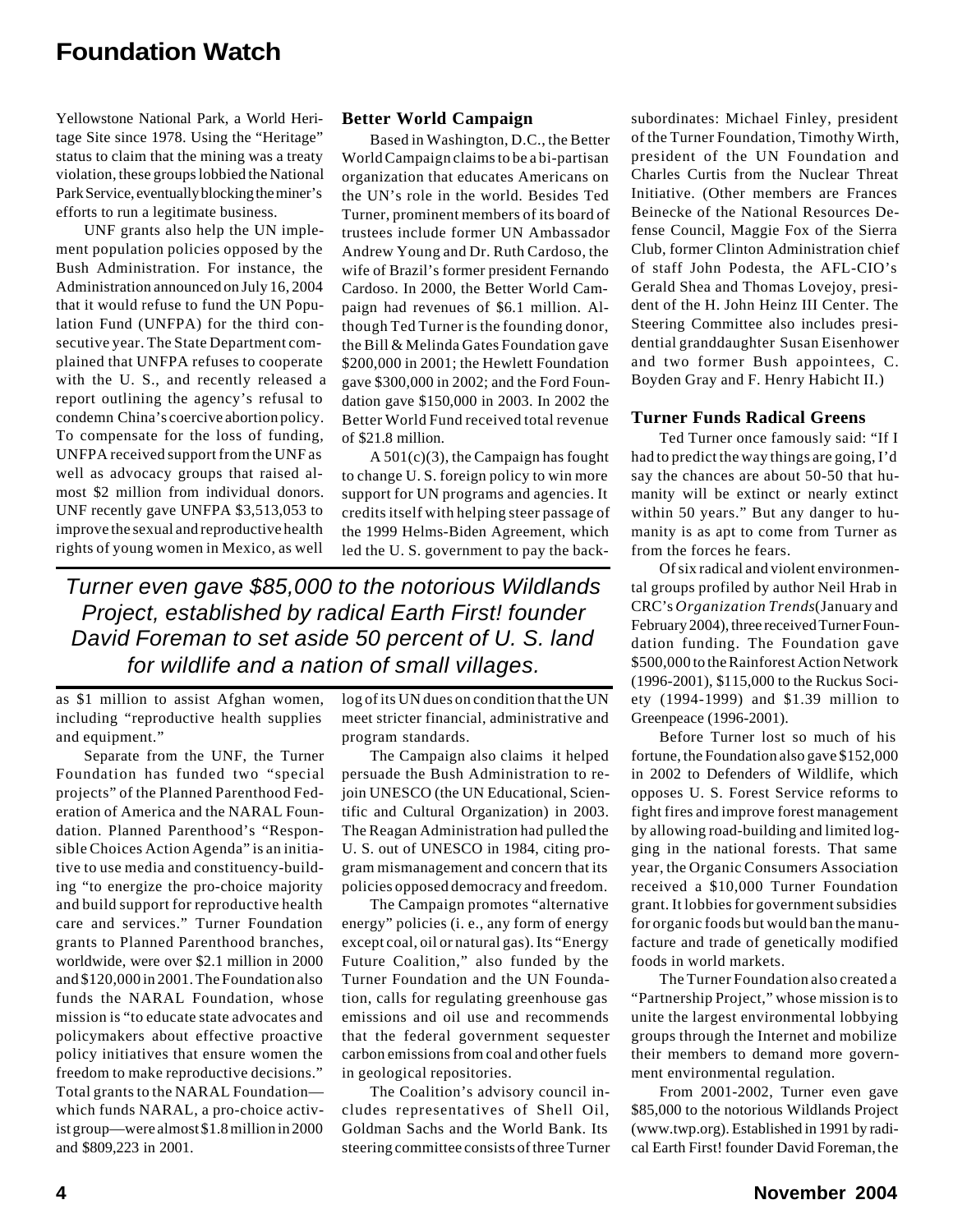*If you appreciate our work, please remember Capital Research Center in your will and estate planning.*

# *Thank you!*

Project aims "to rewild North America" by setting aside 50 percent of U. S. land for wildlife, creating wildlife reserves along river "corridor" paths and animal migration routes, thus transforming the U. S. into a nation of small villages surrounded by massive swathes of "wildlands."

Even with a mission statement this extreme, the Wildands Project nonetheless reported \$694,782 in federal government grants in 2002 (the National Science Foundation has given the Project \$713,467). With current revenues of only \$1.5 million from private donors, the Project is little more than an ideological pipe dream, but some of its concepts already have had an impact.

According to the Sierra Club website, Hugh Irwin (now an ecologist for the Southern Appalachian Forest Coalition) wrote a report in 1992 detailing an effort "linking those vestiges of primordial forest together, to form 'bioreserves' of wilderness for animals and plants to migrate freely over the mountaintops again." That report has been the cornerstone of a Sierra Club campaign to reform the Forest Service's policies and also to prevent road-building in the area.

The Wildlands Project also helps other organizations draft advocacy strategies for their own projects. With the help of Hugh Irwin, in 2003 it worked with the Biological Diversity Project to develop a coalition of groups dedicated to expanding forest protection in the eastern U. S.

The Turner Foundation has supported member groups in the coalition, too. 2001 grants went to the Southern Environmental Law Center (\$610,000), Alliance for the Wild Rockies (\$100,000), The Wilderness Society (\$65,000) and Sierra Club (\$500,000). The Foundation also gave the Sky Island Alliance a yearly grant of \$20,000 until 2001. According to a 2002 article in the newsletter of the New Mexico Wilderness Alliance, the Sky Island Alliance works with the Wilderness Project to develop "a 10,000,000-acre ecoregional landscape that includes the work areas of hundreds of conservation groups, state and federal agencies, private individuals, ranchers, outdoors organizations, land trusts, and many other land-protection advocates."

# **Ted Turner and John Kerry**

The Turner Foundation has been a major sponsor of green groups closely affiliated with Democratic presidential candidate John Kerry. For example, it has supported Environmental Defense (ED), whose vice-chair has been Kerry's wife, Teresa Heinz Kerry, a trustee of the Heinz Endowments (see *Foundation Watch*, August 2004). ED's total grants from Turner for 1993-2002: \$848,549.

However, that amount pales to the massive funding the Turner Foundation has provided the League of Conservation Voters (LCV).

LCV is a 501 (c)(4) lobby that endorsed Kerry for president and gave Bush Administration environmental policies a grade of "F" on its "environmental report card." The Turner Foundation granted LCV \$400,000 in 2001, in addition to nearly \$15 million over three years to the League's 501(c)(3) charitable arm, the LCV Education Fund. The Fund received \$3.5 million in 1999, \$9.2 million in 2000 and \$2.3 million in 2001.

From 1994-2002 the Turner Foundation also gave a total of \$1.925 million to the radical Tides Foundation and its affiliate, the Tides Center. The December 2003 issue of *Foundation Watch* disclosed how Tides hides the identity of major donors who fund environmental activists and how it works with major liberal foundations like the Heinz Endowments to support new groups. These new groups have become, in author Ron Arnold's words, a "Green Army."

Critics may relish Ted Turner's fall, but don't count him out. Despite his financial troubles, Turner refuses to retire. When he stepped down as vice-chairman at AOL Time-Warner in 2003, Turner said he would focus on philanthropy.

# **Back in Business?**

opposed the increased drilling. The ranch also began charging hunting and fishing fees to cover its cost of operations—it now earns \$6.5 million. To fund his promises to the UN Foundation and other charities, Turner is trying to make his existing assets profitable. According to news reports, he has moved to Florida to reduce his tax bill, and last April he ordered an increase in natural gas drilling at his Vermejo Park ranch in New Mexico. The decision caused strife inside the Turner family when son Beau Turner, the manager of the property's wildlife,

Turner's largest new enterprise is a chain restaurant called "Ted's Montana Grill," which is trying to create a consumer market for bison meat. That would suit Turner just fine since ten percent of its product will come from his ranches. In 2003 there were 11 "Montana Grills," and the grand plan is to build up to 500 restaurants. Turner has invested \$40 million in the enterprise, but has yet to see a return on his investment.

The Turner Foundation is temporarily closed. But its website promises the family's "intent to remain a strong and innovative force in the philanthropic community for years to come." In any case, you can be sure that Ted Turner will keep a firm grip on the tiller. *FW*

*Sally Torbert, a Politics major at Princeton University, prepared this article as a Summer Research Fellow at the Capital Research Center.*